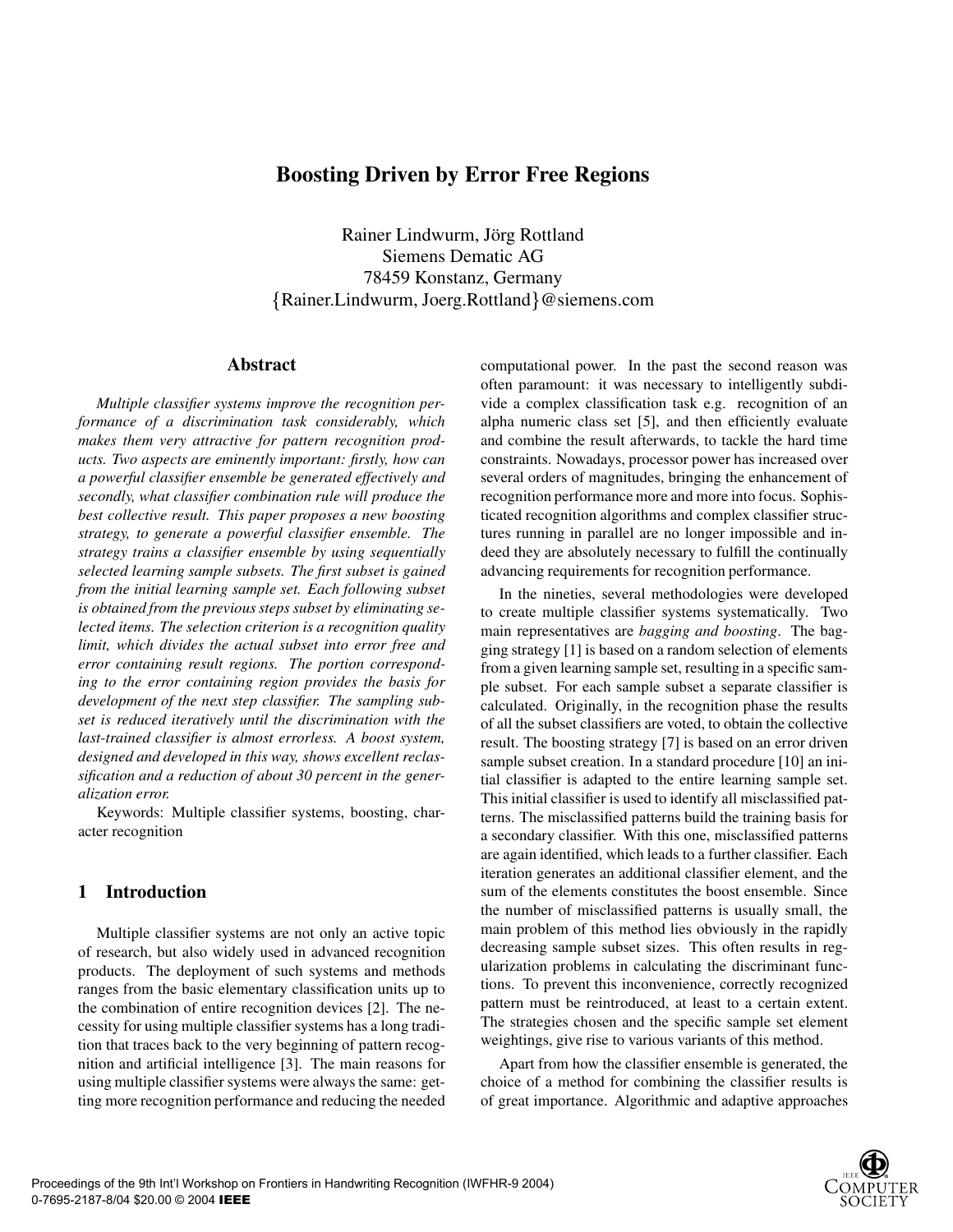are widely used and well examined [4] , [11] . The most well known algorithmic methods are the max-, min-, sum-, product rule or voting. The success of a selected combination method depends strongly on the specific system design of the multiple classifier system and the requirements of the present recognition application. Thus, for example achieving minimal error rates or maximal recognition rates requires different procedures, since these parameters cannot be optimized simultaneously.

In this paper a boosting strategy is introduced which does not incur the above mentioned regularization difficulties. This strategy also trains an initial classifier to the total learning sample set. Using this classifier an initial pattern classification of the total learning sample set takes place, which results in correctly and incorrectly recognized patterns. A recognition quality measure is calculated for each recognition result and this quality measure is used to generate the learning sample subset for the next step. If the quality measure of a sample set element is better than a given threshold, then the pattern is eliminated from the subset. If the quality measure of the sample element is worse than the quality measure threshold, then it is retained. The quality measure threshold is the quality value that separates the error free and error containing recognition result regions. Later in the recognition phase this threshold value is used together with the corresponding classifier. Thus the learning sample subset so obtained trains a further classifier. The procedure described above is repeated until the subsets size is so far reduced, that an errorless classification becomes possible. This last learning sample subset leads to a final classifier, which taken together with its predecessors makes up the boosting system.

In this boost system design, a hierarchical strategy is applied as classifier combination method. A pattern is classified by the initial classifier. If the recognition result indicates a recognition quality better than the corresponding threshold, then this classifiers result is accepted. Otherwise the next level classifier is invoked and the same test takes place. If the quality measure calculated for this pattern is again not acceptable for the second classifier, the next level processing is invoked. This is repeated until either the final classifier is reached and is forced to produce the final result or in other words, any intermediate classifier produced a quality measure better than the required threshold and its recognition result has already been accepted.

In section 2 our basic recognition method is introduced. In section 3 the classifier boost system design is described in more detail. In section 4 results are presented and finally in section 5 the conclusions are given.

#### **2 Recognition Method**

All the classifier elements of our multiple classifier systems are designed and developed as polynomial classifiers. Polynomial classifiers have a long tradition in our company [8] and in their widespread usage they have shown excellent performance and robustness over the years. Thus they can compete well with other methods like neural networks, multi reference systems and support vector machines [9]. Significant advantages of polynomial classifiers are their ability to be easily trained and flexibly modified and their unique solution due to the linear structure of the given discriminant function type.

In essence, the basic task of recognition is to find an underlying class structure, contained in a pattern set. The mapping of pattern elements to a specific class is based on features or measurements that first have to be calculated from the pattern. In the character recognition application, features may be gray level values of a raster image and the classes are a set of characters of a language, like numerals and upper or lower case letters. Since feature generation is usually a stochastic process, statistical methods are appropriate to solve the recognition task. It is well known, that the recognition task is solved [8], [6], if the corresponding a posteriori probability  $p(y|x)$  is known. Here the target vector  $y$  indicates the class membership, and  $x$  represents the feature vector of the pattern under consideration. In the polynomial classifier context the a posteriori probability is approximated by a polynomial function.

$$
p(y|x) \approx d(y|x) = A^T f(x) \tag{1}
$$

: Discriminant vector

 $f$ : Polynomial extension of the feature vector

Hiding of the higher order degree feature values in a polynomial extension function has the enormous advantage that the basic equation remains linear and its solvability is preserved. So in principle, arbitrarily high order terms of feature variables can be introduced and processed with one and the same algorithm. The only limits arise from requirements imposed by the numerical calculations i.e. needed computer memory and computation time necessary for inverting the associated large dimensioned moment matrices.

In the training phase, the unknown polynomial coefficients have to be calculated with the help of a learning sample set. The optimization criterion used is the minimum mean square error  $S^2$  of the sample set target vectors and the polynomial function approximation.

: Polynomial coefficient matrix, classifier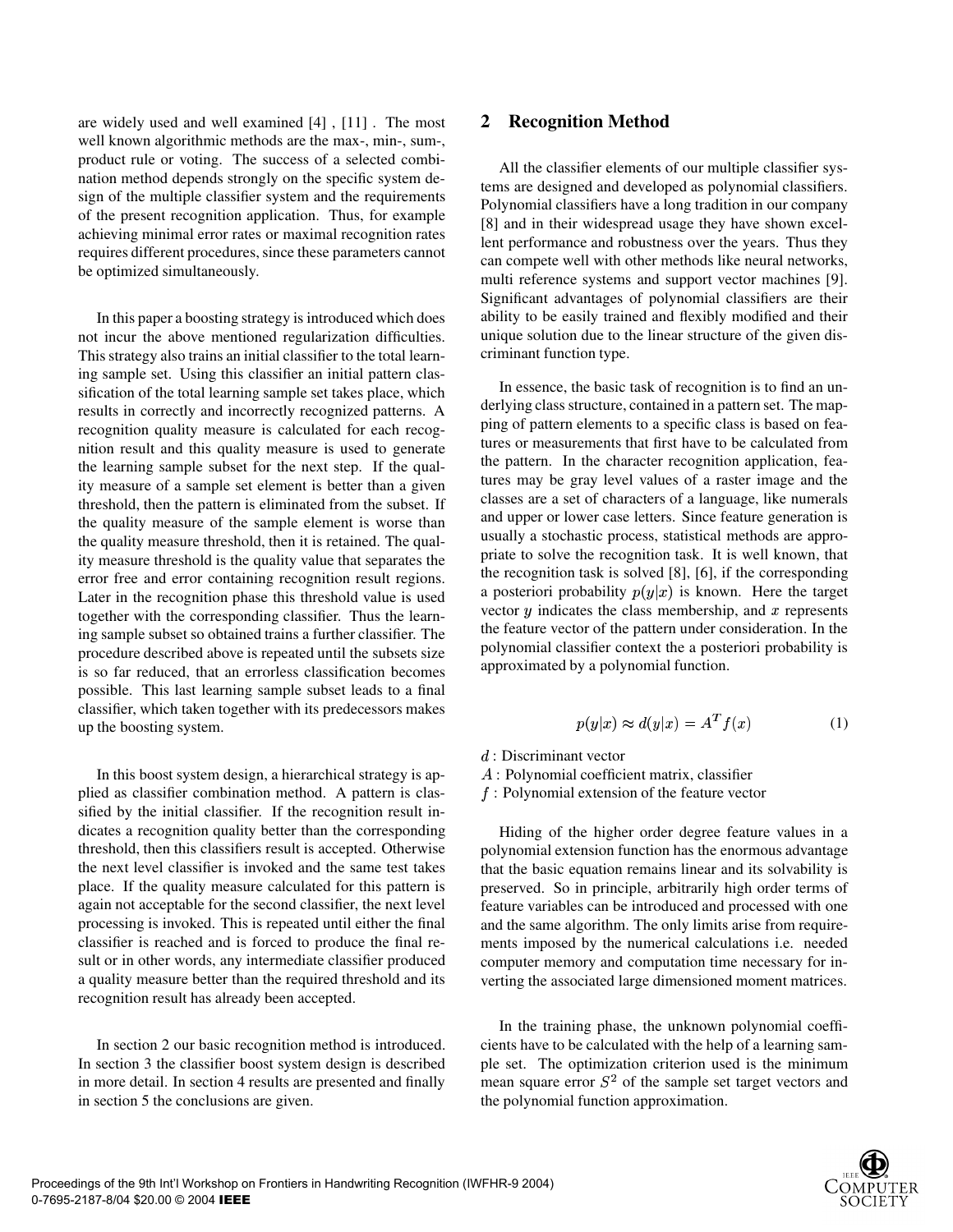$$
S^{2} = E\{|y - d(x)|^{2}\} = \min_{d(x)} \tag{2}
$$

 $E\{\ldots\}$ : Expectation value

This criterion results in a matrix equation,

$$
E\{f(x)f(x)^{T}\}A = E\{f(x)y^{T}\}
$$
 (3)

in which moment matrices appear e.g.  $E\{f(x)f(x)^T\}$ , that contain the statistical moments of the learning sample set. This equation can be solved by moment matrix inversion.

In the recognition phase the polynomial coefficients are known and the matrix product of the classifier with an unknown feature vector element generates a corresponding discriminant vector. The class decision is determined on the basis of the component with the maximum value of this discriminant vector.

#### **3 Strategy and Boost System Design**

The initial idea for the boosting strategy proposed here came from hints gathered from performance evaluation reports about executed recognition tests. In these reports the recognition results are distributed in a number of histogram bins according to their recognition quality measure  $rad$ . This measure is the distance of the recognition result  $d$  from the first choice target vector  $y_{max}$ :  $rad = |d - y_{max}|$ . The first choice target vector shows a value 1 for the maximum component of  $d$  and  $0$  for all the others. The  $rad$ -value has proved to be a powerful quality measure. Low values of  $rad$  indicate high quality recognition while high values of  $rad$  indicate a poor recognition. Recognition results with  $rad$ -values larger than  $0.94$  are counted as rejects. Additionally the distribution explicitly separates correctly from incorrectly recognized patterns. Thus the different distribution of both categories can be seen.

The distribution of the correct recognized patterns is concentrated on the low end of the  $rad$ -scale where better quality recognition results lie. Recognition errors lie at the higher end of the  $rad$ -scale where low quality recognition results are found. There is a range of overlap, where correct as well as incorrect recognition results occur. This is the most problematic range and it presents the fundamental challenge of the recognition task being considered. If both regions were well separated, zero error recognition would be possible. However, if the overlap range contains many patterns, a serious recognition problem exists. As can be seen in Figure 1, it happens, and this is not an exception, that in the low  $rad$ -range, no errors appear up to a certain threshold. If the underlying classifier is used up to this



**Figure 1. Correct-/Error-Distribution of learning sample set**

threshold, no errors will occur. Reducing the initial learning sample set by these samples of high recognition quality leads to a smaller learning sample set and in so far to an easier recognition task.

A classifier trained with this reduced learning sample set has again a certain probability of recognizing a portion of samples without error, up a new threshold. This leads to further reductions of the learning sample set, from which a series of corresponding classifiers are trained, which should be operated just up to their threshold values, gained during the training phase. This procedure is repeated until the sample set size is so far reduced that a final classifier can be generated that recognizes the remaining samples almost entirely without errors (see Figure 2).



**Figure 2. K-th step of training phase**

pck: K-th polynomial classifier (pc) of boost system

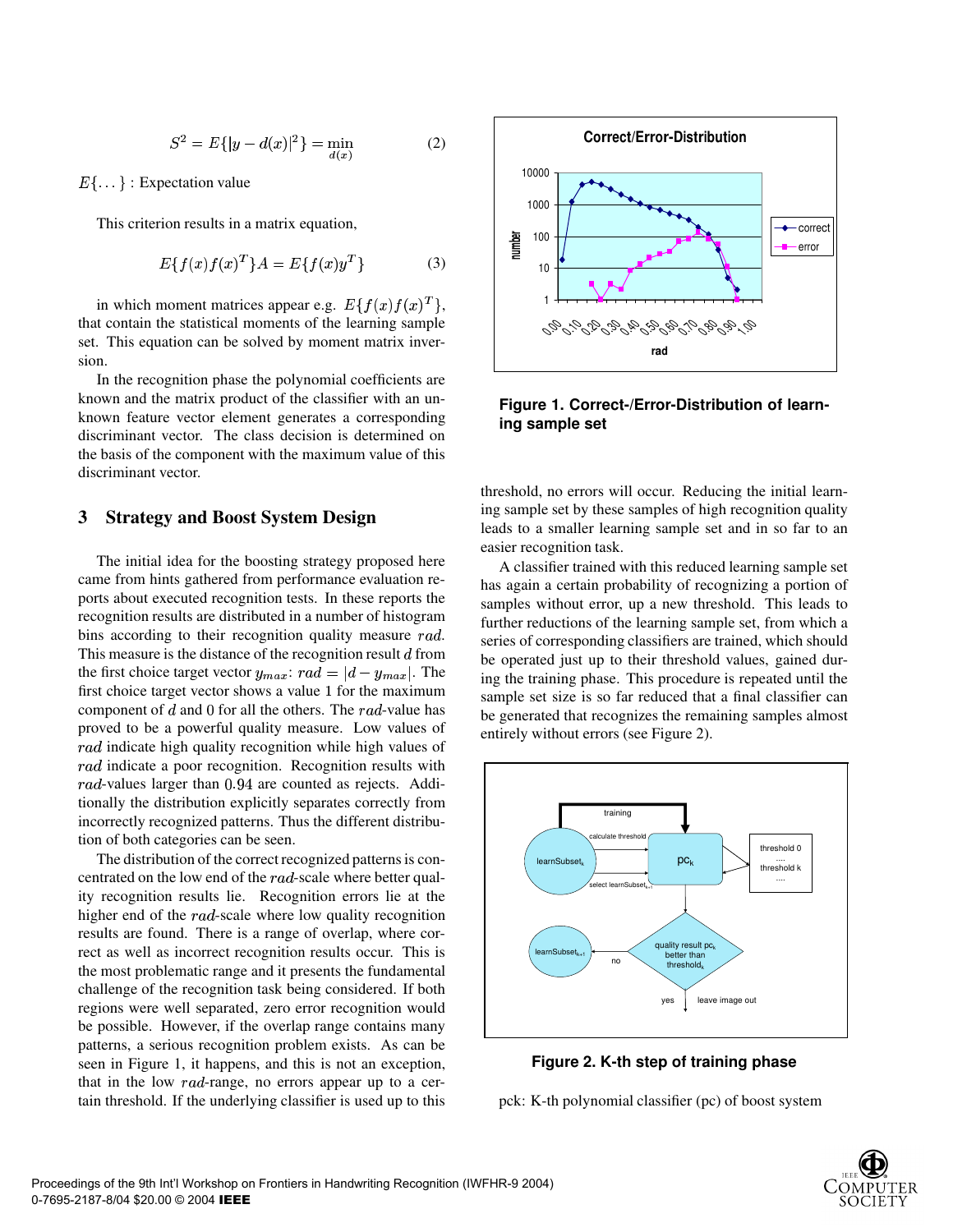In essence, this procedure works through the feature space in a specific, optimal way, and the hope is that this strategy will also be advantageous for any arbitrary test set. So during the training phase a series of classifiers are trained and associated thresholds are determined. These pairs, classifiers and thresholds, build the core of the new boost system.

During initial experiments, this strategy had to be slightly adjusted. It became evident that it was not always ensured that in each training level enough samples would remain to be selected. Especially, if any error occurred with a recognition quality measure equal to the best correctly recognized sample, the procedure entered an endless loop. So some times one or another error had to be accepted to ensure convergence of the strategy. This problem was not thus in the starting and end phases of the procedure, but in the middle range, where the real problem patterns are concentrated. It seemed that in the middle range there is an impenetrable labyrinth one had to fight through. Another modification was necessary, because it has to be ensured, that in each development level each class should be represented by some pattern. If this is not the case the procedure is terminated.

In the recognition phase, a pattern is sequentially classified. Each recognition of a pattern starts with the classification according to the initial classifier of the ensemble. From its recognition result the quality measure  $rad$  is calculated. If the quality measure is better than the initial classifiers threshold, the result is accepted and no other lower level classifier of the ensemble is invoked. Otherwise the pattern is handed over to the next lower level classifier, proceeding in the same way. This continues until the final classifier is reached from which a decision is then demanded (see Figure 3).





#### **4 Results**

For evaluation of the proposed strategy, our learning and test sample set for hand printed numerals, Euro-SiDe Num adap and EuroSiDe Num test, was used. The learning sample set consists of thirteen classes; each class consists of 2000 numerals, summing up 26000 numerals in total. The test set also has thirteen classes; each class consists of 500 numerals, summing up 6500 numerals in total. The thirteen classes arise because of the different writing styles in Europe for the numerals 0: 0 vs.  $\emptyset$ , 1: 1 vs. | and 7: 7 vs. 7. The classifiers in the boost system are trained to these thirteen classes but the recognition results and the used threshold values for the boost system are determined based on evaluations of the ten character classes only. Permutations between style classes belonging to the same character class are not counted as errors.

An initial classifier pc-B0 is trained with the total learning sample set. Applying the algorithm described in section 3 results in 10 additional classifiers pc-B1, . . . , pc-B10 with associated  $rad$  threshold values. These 11 classifiers together with the  $rad$  threshold values, build the boost system pc-Boost-V1 of the present application.

![](_page_3_Figure_8.jpeg)

#### **Figure 4. Single classifier performance on total learning sample set (reclassification)**

In a first evaluation of the boost system, all individual classifiers are tested in isolation on the total learning and test sample set (see Figure 4 and Figure 5 ). All performance values shown in this paper are given in percent. Correct, error and reject rates sum up to 100 percent.

One interesting aspect of this test is that removing easily classified patterns i.e. those which have the best recognition quality measures, enhances the recognition performance. The minimum error rate could be achieved with the classifier pc-B7, which is trained with only about 25

![](_page_3_Picture_12.jpeg)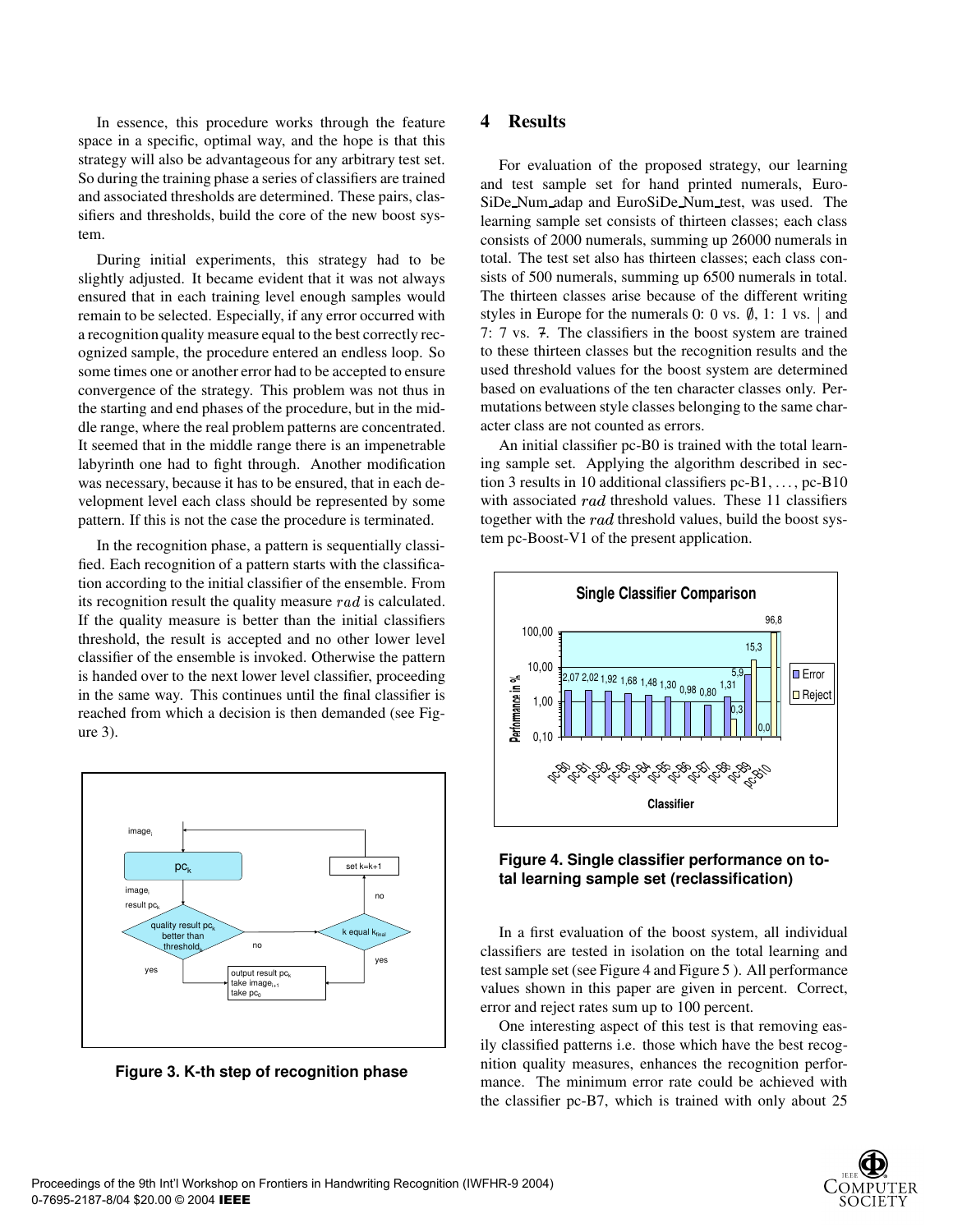percent of the initial training data, containing disproportionately many challenging patterns. This shows a certain similarity to the support vector philosophy, which focuses on the class border elements. Another interesting observation is that the performance characteristics of the individual classifiers are equivalent, due to the learning and test sample sets. This seems to be transferable to generalization. A further interesting point is that the procedure generates a single best classifier pc-B7, which hardly can be beaten by the total boost system.

![](_page_4_Figure_1.jpeg)

**Figure 5. Single classifier performance on total test sample set (generalization)**

A comparison of the initial classifier, the single best classifier and the straightforward boost system pc-Boost-V1 for the learning and test sample set is given in Tables 1 and 2.

| Classifier  | Correct |      | Error Reject |
|-------------|---------|------|--------------|
| $pc-B0$     | 97.92   | 2.07 | 0.01         |
| $pc-B7$     | 99.20   | 0.80 | 0.00         |
| pc-Boost-V1 | 99.95   | 0.05 | 0 U U        |

#### **Table 1. Performances on total learning sample set**

The performance results show superb reclassification behavior of the boost system pc-Boost-V1. And even the low

| Classifier     | Correct | Error | Reject |
|----------------|---------|-------|--------|
| $pc-B0$        | 97.58   | 2.42  | 0.00   |
| $pc-B7$        | 98.18   | 1.75  | 0.07   |
| $pc$ -Boost-V1 | 83.91   | 0.11  | 15.98  |

**Table 2. Performances on total test sample set**

error rate is quite well maintained for the test sample set. But an unpleasant consequence is that in the generalization situation a considerable number of test samples seem to be unknown, and the boost system reacts with reject. The reject rate is nearly 16 percent and this is not acceptable for our applications. Therefore it was necessary to find a better final classifier for the boost system. To this end, various multi-classifier system methods were examined, like max rule and sum rule, but finally the single best classifier of the boost system itself, proved to be the best choice. So if the eleventh (last) classifier signals reject e.g. generated a rad-value larger than 0.94, the single best classifier is again invoked. The boost system constructed in this way is indicated as pc-Boost-Vopt. This resulted in the performance data, which still exhibits excellent reclassification but shows only a slightly further reduction in the generalization error (see Table 3).

| Classifier     | Correct | Error | Reject |
|----------------|---------|-------|--------|
| $pc-B0$        | 97.58   | 2.42  | 0.00   |
| $pc-B7$        | 98.18   | 1.75  | 0.07   |
| $pc$ -Boost-V1 | 83.91   | 0.11  | 15.98  |
| pc-Boost-Vopt  | 98.25   | 1.69  | 0.06   |

**Table 3. Performances of different classifiers and boost systems on total test sample set**

# **5 Conclusion**

In this paper a boosting system strategy is presented, in which in a finite number of steps, a boost classifier system is generated. This system exhibits an excellent reclassification and this result is quite satisfying. With respect to generalization, the error rate in comparison to the initial classifier could be reduced by about 30 percent. Among all the classifier structures in use in our address reading products up to now, this is the best result we have ever attained, for this learning and test sample set. Surely, a larger generalization effect would have been welcome, considering the enormous additional effort spent on training and processing such a boost system. This matter remains to be explored by further research. The new strategy also produces a single best classifier in which, to a certain extent, the boosting effect is already incorporated, and this classifier is almost as good as the whole system. This offers the opportunity to run the single best classifier alone, if time or memory constraints are stiff. Intelligent classifier selection can certainly improve the found performances reached so far and this will be a direction for further activities.

![](_page_4_Picture_14.jpeg)